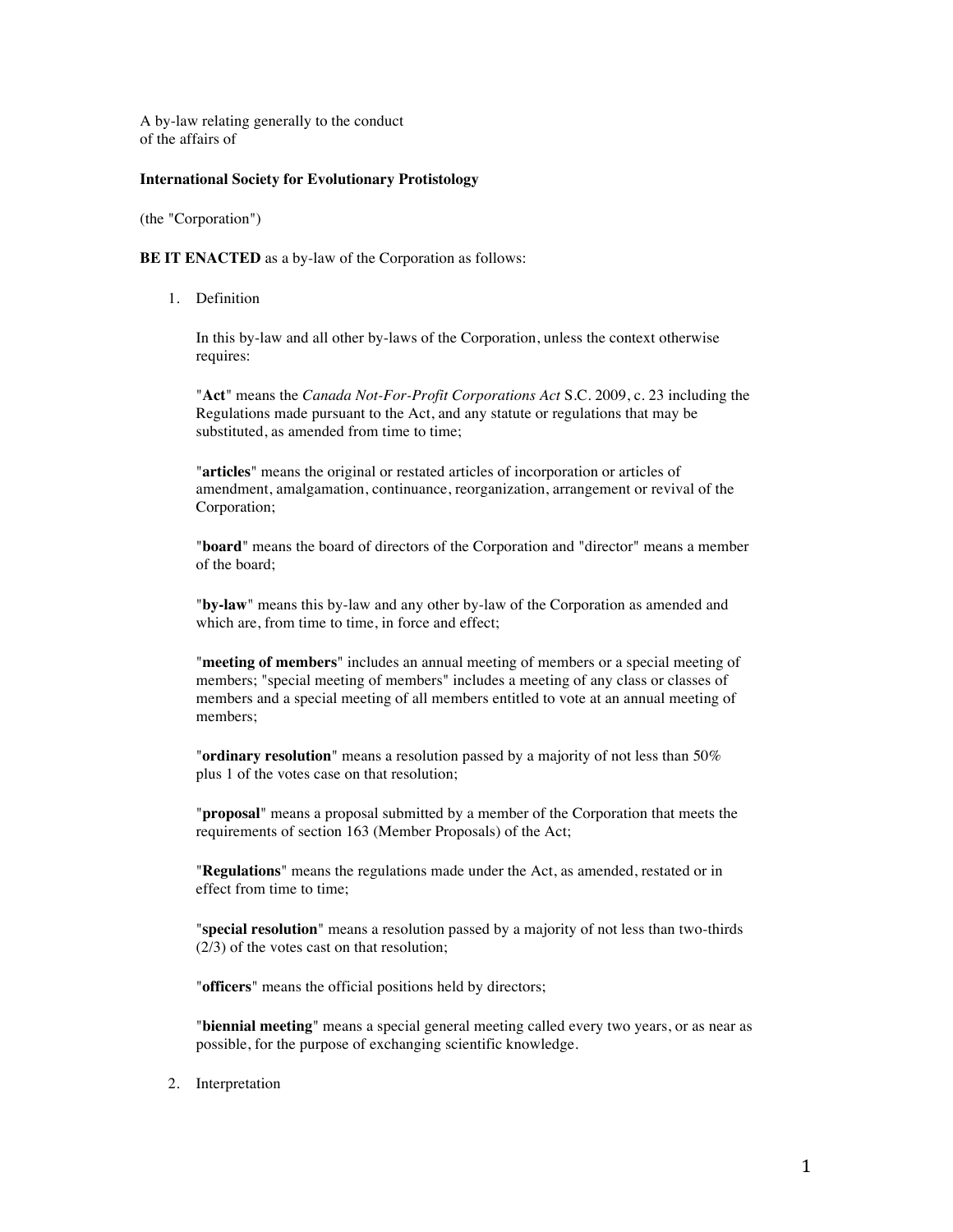In the interpretation of this by-law, words in the singular include the plural and viceversa, words in one gender include all genders, and "person" includes an individual, body corporate, partnership, trust and unincorporated organization.

Other than as specified above, words and expressions defined in the Act have the same meanings when used in these by-laws.

3. Corporate Seal

The Corporation may have a corporate seal in the form approved from time to time by the board. If a corporate seal is approved by the board, the corporate seal shall be kept at the head office.

4. Execution of Documents

Deeds, transfers, licences, assignments, contracts, obligations, certificates and other instruments may be signed and entered into by the President, the Treasurer, or any other member so designated by the board of directors. In addition, the board may from time to time direct the manner in which and the person or persons by whom any particular instrument or class of instrument may or shall be signed. Any person authorized to sign an instrument on behalf of the corporation may affix the corporate seal thereto. Notwithstanding any provisions to the contrary contained in the by-laws of the Corporation, the board of directors may at any time by resolution direct the manner in which, and the person or persons by whom, any particular instrument, contract or obligation of the Corporation may or shall be executed.

5. Financial Year

The financial year shall terminate on the 30th day of April in each year, or on such other date as the board of directors may determine by resolution

6. Banking Arrangements

All cheques, bills of exchange or other orders for the payment of money, notes or other evidences of indebtedness issued in the name of the Corporation, shall be signed by such officer or officers, agent or agents of the Corporation and in such manner as shall from time to time be determined by resolution of the board of directors and any one of such officers or agents may alone endorse notes and drafts for collection on account of the corporation through its bankers, and endorse notes and cheques for deposit with the Corporation's bankers for the credit of the Corporation, or the same may be endorsed "for collection" or "for deposit" with the bankers of the Corporation by using the Corporation's stamp for the purpose. Any one of such officers or agents so appointed may arrange, settle, balance and certify all books and accounts between the Corporation and the Corporation's bankers and may receive all paid cheques and vouchers and sign all the bank's forms or settlement of balances and releases or verification slips. The directors may give the corporation's power of attorney to any registered dealer of securities for the purposes of the transferring of and dealing with any stocks, bonds, and other securities of the corporation.

The securities of the Corporation shall be deposited for safekeeping with one or more bankers, trust companies or other financial institutions to be selected by the board of directors. Any and all securities so deposited may be withdrawn from time to time only upon the written order of the Corporation signed by such officer or officers, agent or agents of the Corporation, and in such manner, as shall from time to time be determined by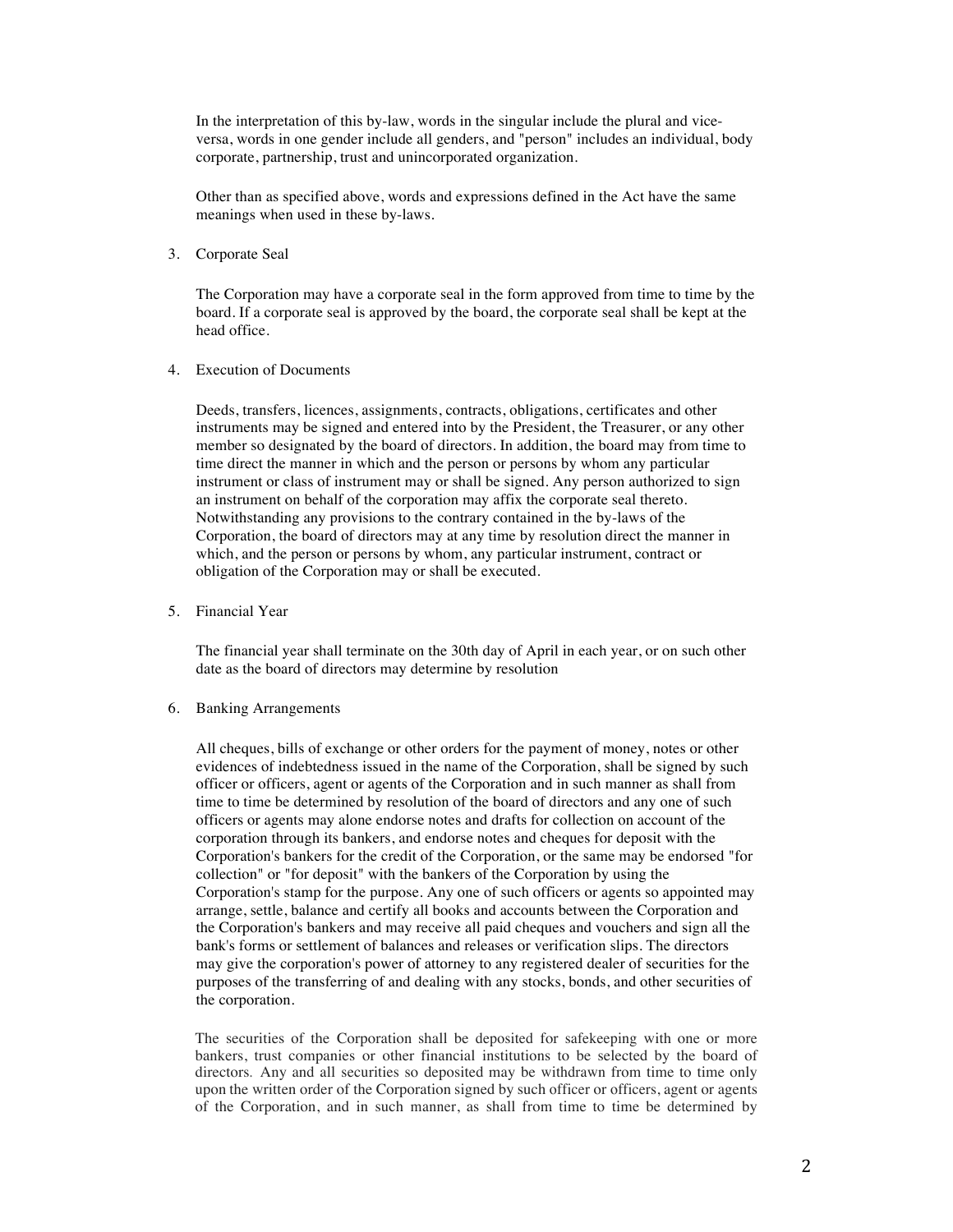resolution of the board of directors and such authority may be general or confined to specific instances. The institutions which may be so selected as custodians of the board of directors shall be fully protected in acting in accordance with the direction of the board of directors and shall in no event be liable for the due application of the securities so withdrawn from deposit or the proceeds thereof.

## 7. Borrowing Powers

If authorized by a by-law which is duly adopted by the directors and confirmed by ordinary resolution of the members, the directors of the corporation may from time to time:

- 1. borrow money on the credit of the corporation;
- 2. issue, reissue, sell, pledge or hypothecate debt obligations of the corporation; and
- 3. mortgage, hypothecate, pledge or otherwise create a security interest in all or any property of the corporation, owned or subsequently acquired, to secure any debt obligation of the corporation.

Any such by-law may provide for the delegation of such powers by the directors to such officers or directors of the corporation to such extent and in such manner as may be set out in the by-law.

Nothing herein limits or restricts the borrowing of money by the corporation on bills of exchange or promissory notes made, drawn, accepted or endorsed by or on behalf of the corporation.

## 8. Annual Financial Statements

The Corporation may, instead of sending copies of the annual financial statements and other documents referred to in subsection 172(1) (Annual Financial Statements) of the Act to the members, publish a notice to its members stating that the annual financial statements and documents provided in subsection 172(1) are available at the registered office of the Corporation and any member may, on request, obtain a copy free of charge at the registered office or by prepaid mail.

9. Membership Conditions

There shall be three classes of membership to be known as Honorary Members, Regular Members, and Benefactor Members. Subject to the provisions, if any, contained in the Letters Patent of the Corporation, each member of the Corporation shall at all meetings of members be entitled to one vote and he may vote by proxy. No member shall be entitled either in person or by proxy to vote at meetings of the Corporation unless he has paid all dues or fees, if any, then payable by him.

HONORARY MEMBERS: Honorary members shall be persons of distinction in the field of Protistology. Candidates for honorary membership shall be nominated by the board of directors and elected by a majority vote at a meeting of members. Honorary members shall enjoy the full privileges of membership for life and are exempt from the payment of dues.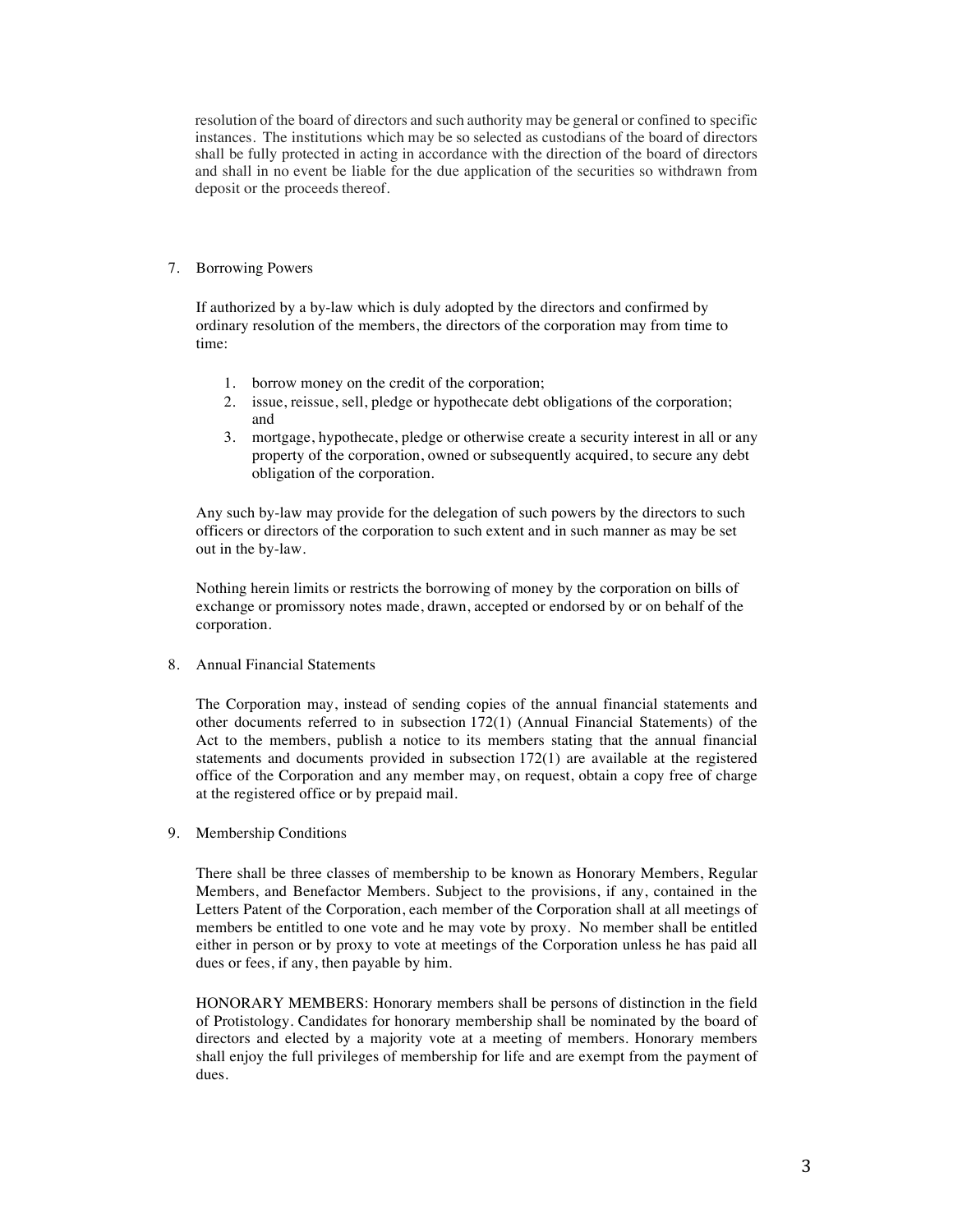REGULAR MEMBERS: Regular members shall be persons having an interest in the origin, evolution, and phylogeny of eukaryotic organisms who have made application to and have been accepted by the Membership Director. Applicants rejected by the Membership Director may appeal their rejection to the Board if supported in writing by two regular members, and the Board may, in its discretion, decide to accept or reject the applicant. The decision of the Board is final. Every regular member shall pay dues in an amount to be determined by a majority vote of members at a biennial meeting. A regular membership shall terminate automatically where the member has failed to pay his membership dues for two years consecutively.

BENEFACTOR MEMBERS: Benefactor Members shall be appointed by the Board on the basis of outstanding contributions to the Corporation.

RESIGNATION: Any member may withdraw from the Corporation by submitting to the Membership Director a resignation in writing.

Pursuant to subsection 197(1) (Fundamental Change) of the Act, a special resolution of the members is required to make any amendments to this section of the by-laws if those amendments affect membership rights and/or conditions described in paragraphs  $197(1)(e)$ , (h), (l) or (m).

10. Membership Transferability

A membership may only be transferred to the Corporation. Pursuant to Section 197(1) (Fundamental Change) of the Act, a special resolution of the members is required to make any amendment to add, change or delete this section of the by-laws.

11. Notice of Members Meeting

Notice of the time and place of a meeting of members shall be given to each member entitled to vote at the meeting by telephonic, electronic or other communication facility to each member entitled to vote at the meeting, during a period of 21 to 35 days before the day on which the meeting is to be held. If a member requests that the notice be given by non-electronic means, the notice will be sent by mail, courier or personal delivery.

Pursuant to subsection 197(1) (Fundamental Change) of the Act, a special resolution of the members is required to make any amendment to the by-laws of the Corporation to change the manner of giving notice to members entitled to vote at a meeting of members.

12. Members Calling a Members' Meeting

The board of directors shall call a special meeting of members in accordance with Section 167 of the Act, on written requisition of members carrying not less than 5% of the voting rights. If the directors do not call a meeting within twenty-one (21) days of receiving the requisition, any member who signed the requisition may call the meeting.

13. Absentee Voting at Members' Meetings

Pursuant to Section 171(1) of the Act, a member entitled to vote at a meeting of members may vote by proxy by appointing in writing a proxyholder, and one or more alternate proxyholders, who are not required to be members, to attend and act at the meeting in the manner and to the extent authorized by the proxy and with the authority conferred by it subject to the following requirements: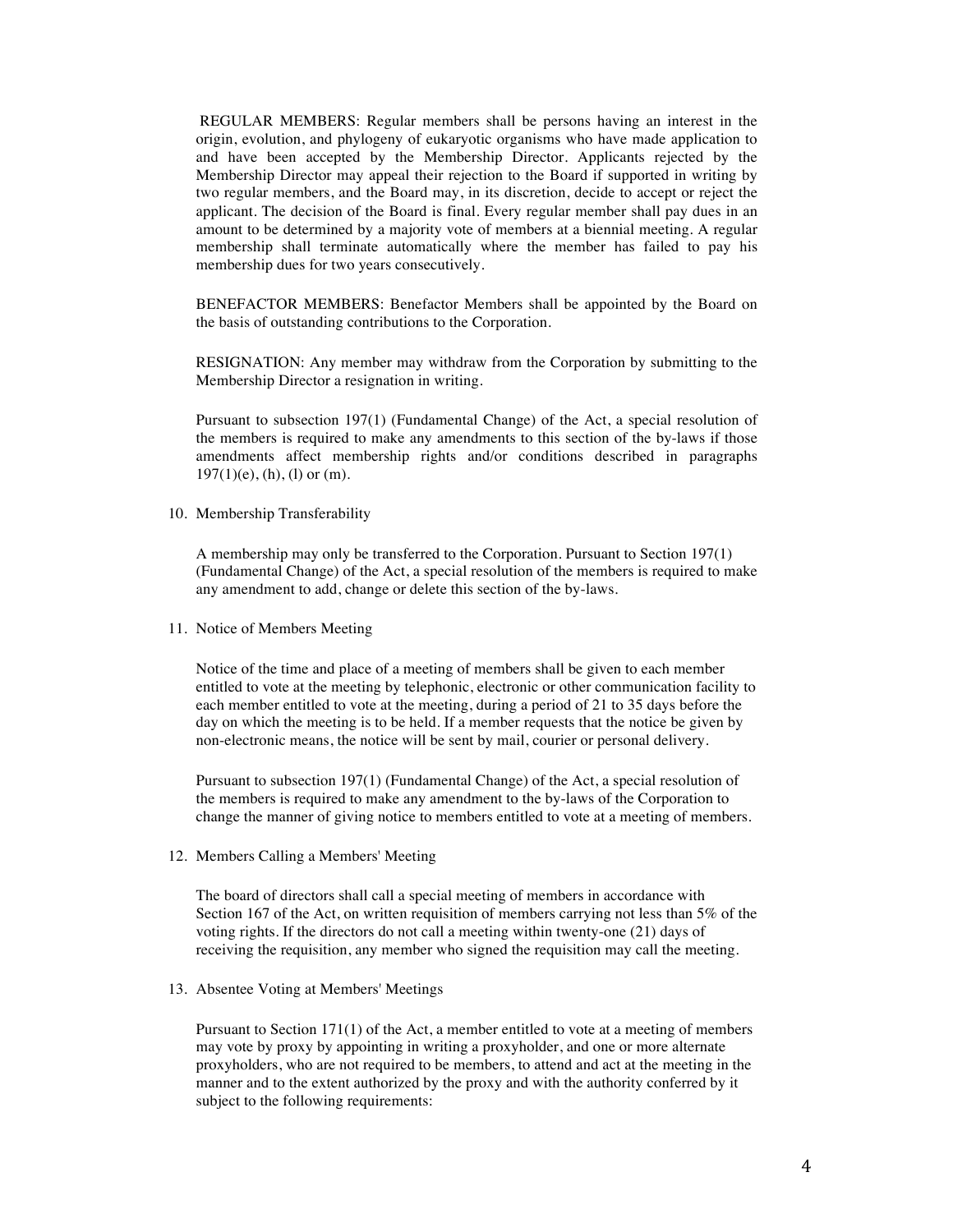- 1. a proxy is valid only at the meeting in respect of which it is given or at a continuation of that meeting after an adjournment;
- 2. a member may revoke a proxy by depositing an instrument or act in writing executed or, in Quebec, signed by the member or by their agent or mandatary
	- 1. at the registered office of the corporation no later than the last business day preceding the day of the meeting, or the day of the continuation of that meeting after an adjournment of that meeting, at which the proxy is to be used, or
	- 2. with the chairperson of the meeting on the day of the meeting or the day of the continuation of that meeting after an adjournment of that meeting;
- 3. a proxyholder or an alternate proxyholder has the same rights as the member by whom they were appointed, including the right to speak at a meeting of members in respect of any matter, to vote by way of ballot at the meeting, to demand a ballot at the meeting and, except where a proxyholder or an alternate proxyholder has conflicting instructions from more than one member, to vote at the meeting by way of a show of hands;
- 4. if a form of proxy is created by a person other than the member, the form of proxy shall
	- 1. indicate, in bold-face type,
		- 1. the meeting at which it is to be used,
		- 2. that the member may appoint a proxyholder, other than a person designated in the form of proxy, to attend and act on their behalf at the meeting, and
		- 3. instructions on the manner in which the member may appoint the proxyholder,
	- 2. contain a designated blank space for the date of the signature,
	- 3. provide a means for the member to designate some other person as proxyholder, if the form of proxy designates a person as proxyholder,
	- 4. provide a means for the member to specify that the membership registered in their name is to be voted for or against each matter, or group of related matters, identified in the notice of meeting, other than the appointment of a public accountant and the election of directors,
	- 5. provide a means for the member to specify that the membership registered in their name is to be voted or withheld from voting in respect of the appointment of a public accountant or the election of directors, and
	- 6. state that the membership represented by the proxy is to be voted or withheld from voting, in accordance with the instructions of the member, on any ballot that may be called for and that, if the member specifies a choice under subparagraph (iv) or (v) with respect to any matter to be acted on, the membership is to be voted accordingly;
- 5. a form of proxy may include a statement that, when the proxy is signed, the member confers authority with respect to matters for which a choice is not provided in accordance with subparagraph (*d*)(iv) only if the form of proxy states, in bold-face type, how the proxyholder is to vote the membership in respect of each matter or group of related matters;
- 6. if a form of proxy is sent in electronic form, the requirements that certain information be set out in bold-face type are satisfied if the information in question is set out in some other manner so as to draw the addressee's attention to the information; and
- 7. a form of proxy that, if signed, has the effect of conferring a discretionary authority in respect of amendments to matters identified in the notice of meeting or other matters that may properly come before the meeting must contain a specific statement to that effect.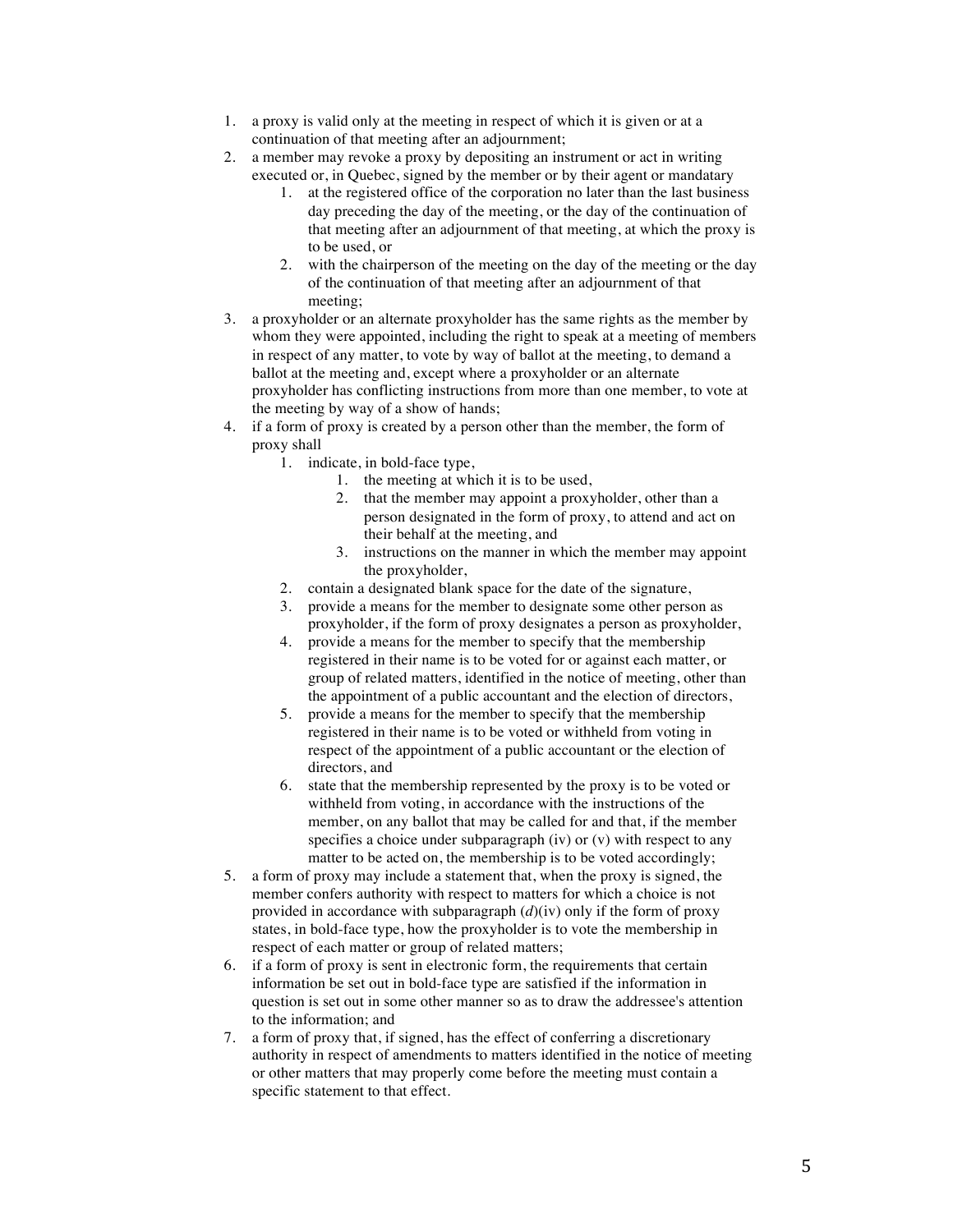Pursuant to Section 197(1) of the Act, a special resolution of the members (and if Section 199 applies, a special resolution of each class of members) is required to make any amendment to the articles or by-laws of the Corporation to change this method of voting by members not in attendance at a meeting of members.

14. Membership Dues

Every regular member shall pay dues in an amount to be determined by a majority vote of members at a biennial meeting. A regular membership shall terminate automatically where the member has failed to pay his membership dues for two years consecutively.

15. Termination of Membership

A membership in the Corporation is terminated when:

- 1. the member dies or resigns;
- 2. the member is expelled or their membership is otherwise terminated in accordance with the articles or by-laws;
- 3. the member's term of membership expires [See by-law 14] ; or
- 4. the Corporation is liquidated and dissolved under the Act.
- 16. Effect of Termination of Membership

Subject to the articles, upon any termination of membership, the rights of the member, including any rights in the property of the Corporation, automatically cease to exist.

17. Proposals Nominating Directors at Annual Members' Meetings

Subject to the Regulations under the Act, any proposal may include nominations for the election of directors if the proposal is signed by not less than 5% of members entitled to vote at the meeting at which the proposal is to be presented.

18. Cost of Publishing Proposals for Annual Members' Meetings

The member who submitted the proposal shall pay the cost of including the proposal and any statement in the notice of meeting at which the proposal is to be presented unless otherwise provided by ordinary resolution of the members present at the meeting.

19. Place of Members' Meeting

The annual or any other general meeting of the members shall be held at the head office of the Corporation or elsewhere as the board of directors may determine and on such day as the said directors shall appoint.

20. Quorum at Members' Meetings

A quorum for the transaction of business at any meeting shall consist of not fewer than three (3) voting members present in person or included in a teleconference or other electronic means of communication.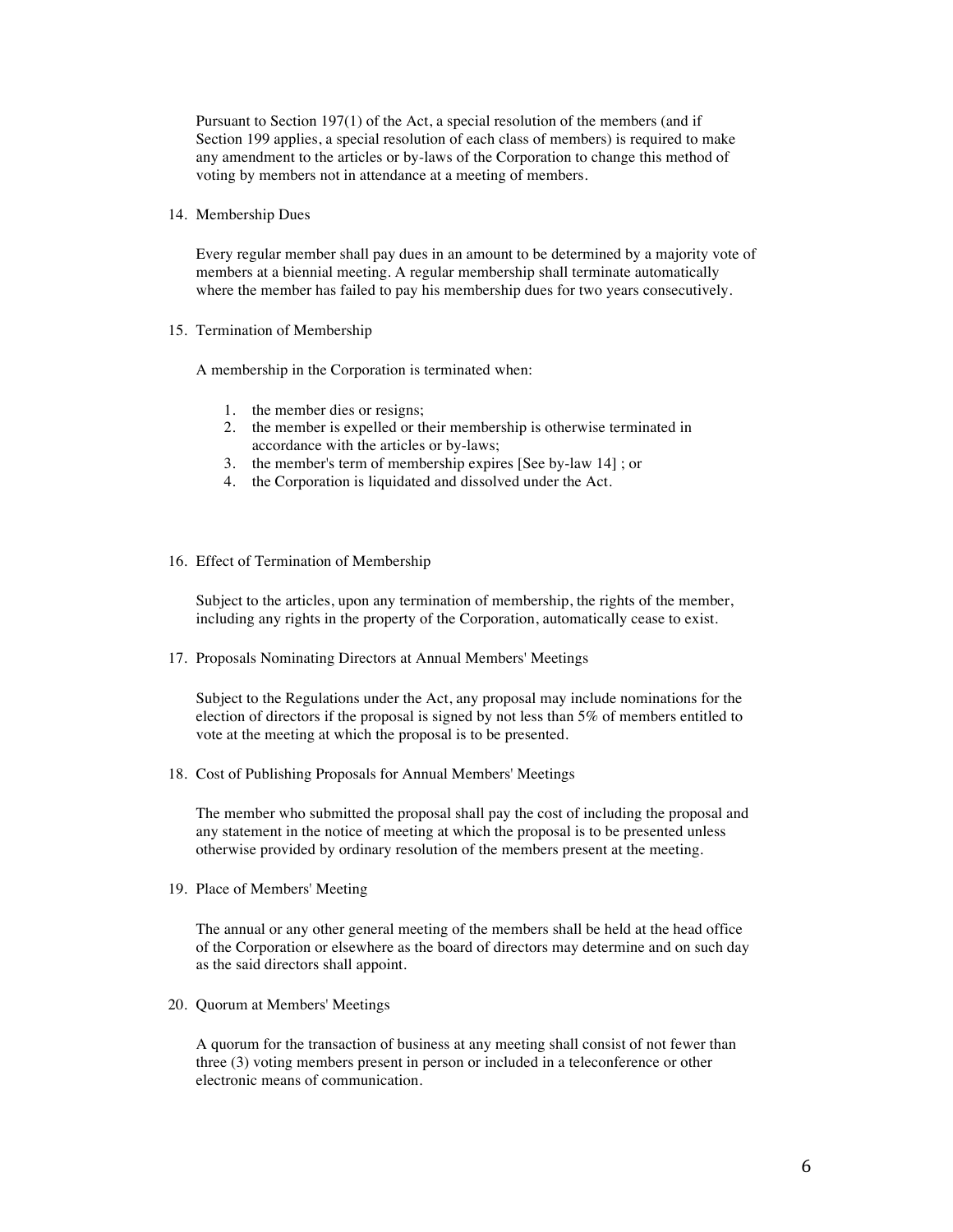### 21. Votes to Govern at Members' Meetings

At all meetings of members every question shall be decided by a majority of votes of the voting members present in person or represented by proxy unless otherwise required by the By-laws of the Corporation, or by law. With the exception of the election of directors, which shall be by written ballot, every question shall be decided in the first instance by a show of hands unless a poll be demanded by any member. Upon a show of hands, every member having voting rights shall have one vote, and unless a poll be demanded a declaration by the presiding officer that a resolution has been carried or not carried and an entry to that effect in the minutes of the Corporation shall be admissible in evidence as prima facie proof of the fact without proof of the number or proportion of the votes accorded in favour of or against such resolution. The demand for a poll may be withdrawn. but if a poll be demanded and not withdrawn, the question shall be decided by a majority of votes given by the members present in person or by proxy, and such poll shall be taken in such manner as the presiding officer shall direct and the result of such poll shall be deemed the decision of the Corporation in general meeting upon the matter in question. In case of an equality of votes at any meeting of members, whether upon a show of hands or at a poll, the presiding officer shall be entitled to a second or casting vote.

#### 22. Participation by Electronic Means at Members' Meetings

If the Corporation chooses to make available a telephonic, electronic or other communication facility that permits all participants to communicate adequately with each other during a meeting of members, any person entitled to attend such meeting may participate in the meeting by means of such telephonic, electronic or other communication facility in the manner provided by the Act. A person participating in a meeting by such means is deemed to be present at the meeting. Notwithstanding any other provision of this by-law, any person participating in a meeting of members pursuant to this section who is entitled to vote at that meeting may vote, in accordance with the Act, by means of any telephonic, electronic or other communication facility that the Corporation has made available for that purpose.

23. Members' Meeting Held Entirely by Electronic Means

If the directors or members of the Corporation call a meeting of members pursuant to the Act, those directors or members, as the case may be, may determine that the meeting shall be held, in accordance with the Act and the Regulations, entirely by means of a telephonic, electronic or other communication facility that permits all participants to communicate adequately with each other during the meeting.

## 24. Number of Directors

The affairs of the Corporation shall be managed by a board of eleven (11) directors (i.e., 11 officers), each of whom at the time of his election or within 10 days thereafter and throughout his term of office shall be a member of the Corporation.

## 25. Term of Office of Directors

Each director shall be elected at the biennial meeting of members to hold office for two years or until his successor is duly elected and qualified. The directors, with the exceptions of President, President Elect and Past President, shall be eligible for reelection if otherwise qualified. The election shall be by written ballot. The board of directors may be referred to as the Executive Committee or Society Officers.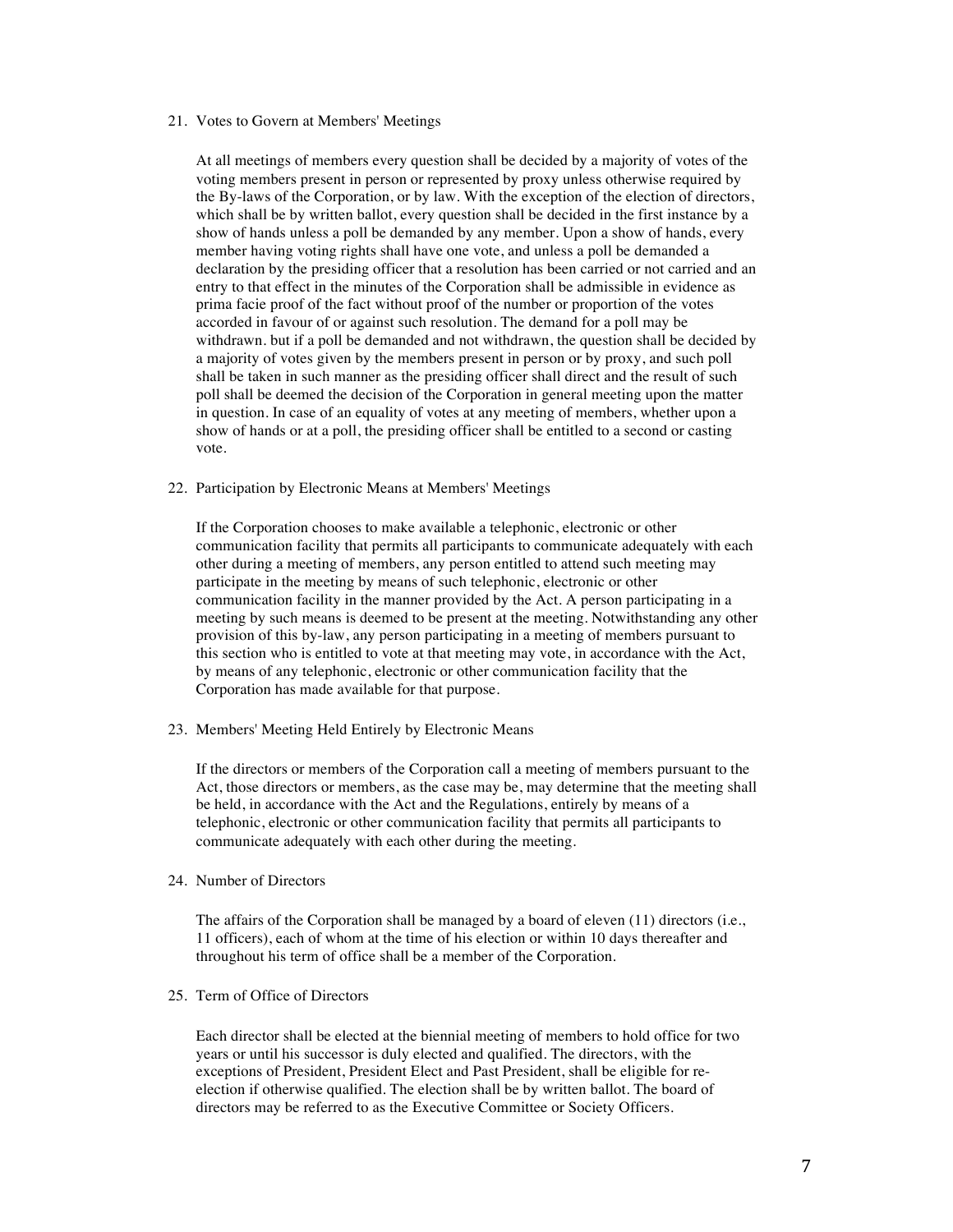26. Calling of Meetings of Board of Directors

Directors' meetings (=executive committee meetings) may be formally called by the President or by the Secretary or by any other director.

27. Quorum, and Notice of Meeting of Board of Directors

Two directors holding office shall form a quorum for the transaction of business at any meeting of the board of directors. Except as otherwise required by law, the board of directors may hold its meetings at such place or places as it may from time to time determine. No formal notice of any such meeting of the board of directors shall be necessary if all the directors are present, or if those absent have signified their consent to the meeting being held in their absence. Notice of such meetings shall be given to each director by sending a notice by prepaid ordinary mail not less than thirty (30) days before the meeting is to take place or by electronic means such as e-mail or fax not less than seven (7) days before the meeting is to take place. A directors' meeting may also be held, without notice, immediately following any meeting of the members of the Corporation, e.g., annual members meeting.

28. Votes to Govern at Meetings of the Board of Directors

Except as otherwise expressly provided in the By-laws of the Corporation, questions arising at any meetings of directors shall be decided by a majority of votes. In case of an equality of votes, the presiding officer, in addition to his original vote, shall have a second or casting vote. All votes at such meeting shall be taken by ballot if so demanded by any director present, but if no demand be made, the vote shall be taken in the usual way by assent or dissent. A declaration by the presiding officer that a resolution has been carried and an entry to that effect in the minutes shall be admissible in evidence as prima facie proof of the fact without proof of the number or proportion of the votes recorded in favour of or against such resolution. In the absence of the President, his duties may be performed by the President Elect or such other director as the President may from time to time appoint for the purpose.

29. Committees of the Board of Directors

The board may from time to time appoint any committee or other advisory body, as it deems necessary or appropriate for such purposes and, subject to the Act, with such powers as the board shall see fit. Any such committee may formulate its own rules of procedure, subject to such regulations or directions as the board may from time to time make. Any committee member may be removed by resolution of the board of directors.

30. Appointment of Officers

The board may designate the offices of the Corporation, appoint officers on an annual or more frequent basis, specify their duties and, subject to the Act, delegate to such officers the power to manage the affairs of the Corporation. A director may be appointed to any office of the Corporation. An officer may, but need not be, a director unless these by-laws otherwise provide. Two or more offices may be held by the same person.

31. Description of Offices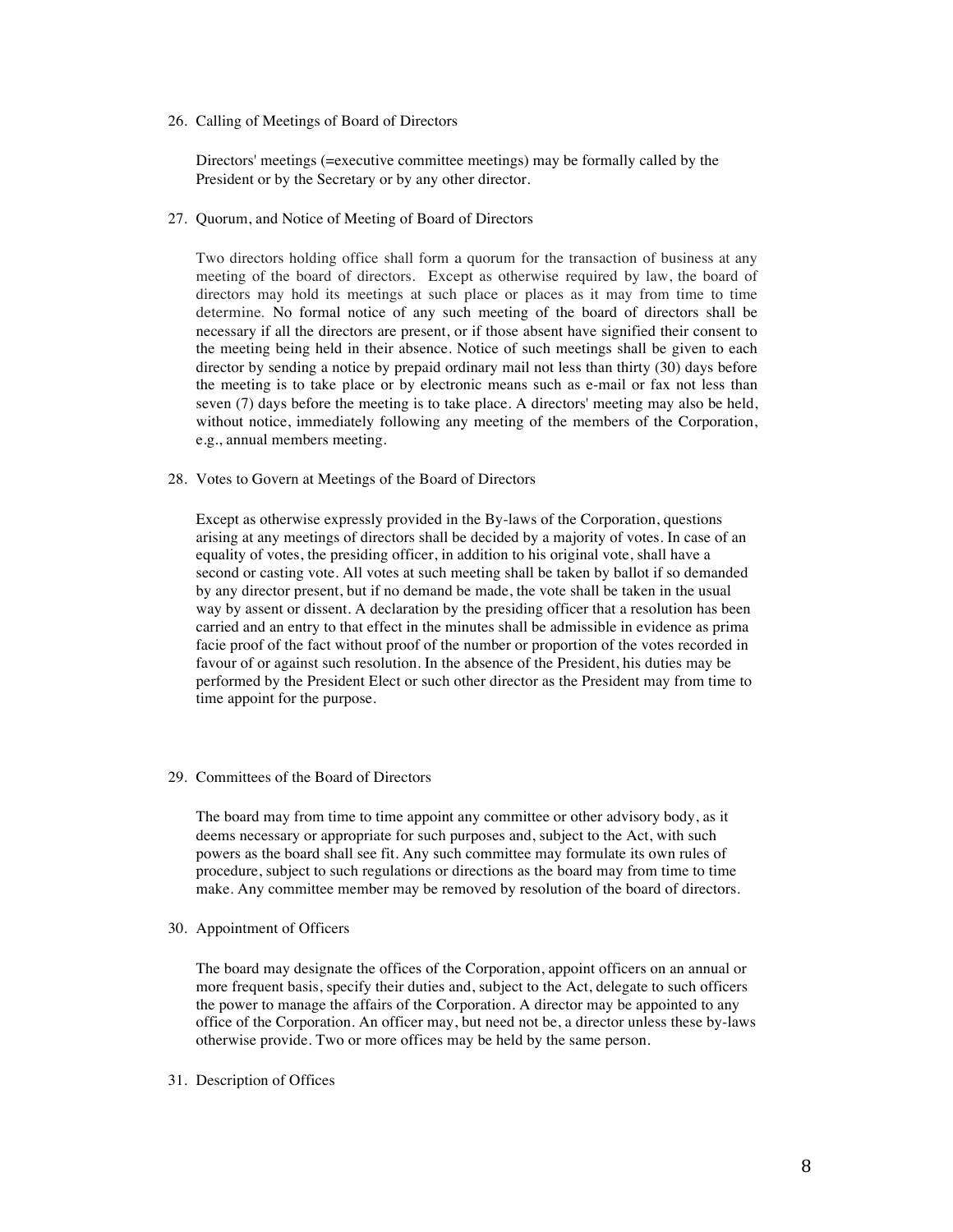Each director shall hold one office. The officers of the Corporation shall be a President, a Past President, a President Elect, a Secretary, a Treasurer, a Membership Director, a Head Office Manager, a European Councillor, a North American Councillor, a Councillor-atlarge to represent areas other than North America and Europe, an Editor of the Newsletter and such other officers as the board of directors may by by-law determine. The officers, who are also the directors of the Corporation, shall be elected to office by the members at the biennial meeting as provided for in the election of directors. At the termination of the biennial meeting the President-Elect for the preceding two years shall automatically become the President for the ensuing two years and the President for the two preceding years shall automatically become the Past President for the ensuing two years. The members may remove at their discretion any officer according to these by-laws for the removal of a director.

DUTIES OF PRESIDENT: The President shall, when present, preside at all meetings of the members of the Corporation and of the board of directors. It is the duty of the President to assure that an Auditor(s) is chosen by the board of directors and that an audit of the financial records is canied out and reported to the membership at the annual meeting. The President shall also be charged with the general management and supervision of the affairs and operations of the Corporation, and the President shall be responsible for seeing that Corporation Officers carry out their duties. If for any reason the President is absent or unable to perform his duties, his duties and powers may be exercised by the President-Elect or such other director as he may from time to time designate for the purpose. In the event the office of President becomes vacant, the President Elect shall automatically succeed to such office and in default thereof, the board shall appoint another director to the office of President Elect.

DUTIES OF THE PAST PRESIDENT: The Past President shall be responsible for the nomination of candidates to stand for election of directors at the next biennial meeting.

DUTIES OF THE PRESIDENT ELECT: The President Elect shall assume the responsibilities of President if the President is unable to complete his term of Office.

DUTIES OF SECRETARY: The Secretary shall be ex officio clerk of the board of directors. He shall attend all meetings of the board of directors and meetings of members and record all facts and minutes of all proceedings in the books kept for that purpose. A copy of the Minutes from any meeting shall be provided to directors within 30 days of the meeting. He shall give all notices required to be given to the members and to directors. He shall also perform such other duties as may from time to time be determined by the board of directors.

DUTIES OF TREASURER: The Treasurer shall keep full and accurate accounts of all receipts and disbursements of the Corporation in proper books of account and shall deposit all moneys or other valuable effects in the name and to the credit of the Corporation in such bank or banks as may from time to time be approved by the board of directors. He shall disburse the funds of the Corporation under the direction of the board of directors, taking proper vouchers therefore and shall render to the board of directors at the regular meetings thereof or whenever required of him, an account of all his transactions as Treasurer, and of the financial position of the Corporation. He shall prepare and present a financial statement to the members at each annual meeting. The Treasurer shall provide the auditor(s) with financial records as required during the audit. The Treasurer shall accept payment of dues, providing each member with a receipt of payment He shall forward to the Membership Director the names and related membership information for all new and renewing members. He shall forward all historical papers of finance to the Head Office of the Corporation. He shall also perform such other duties as may from time to time be determined by the board of directors.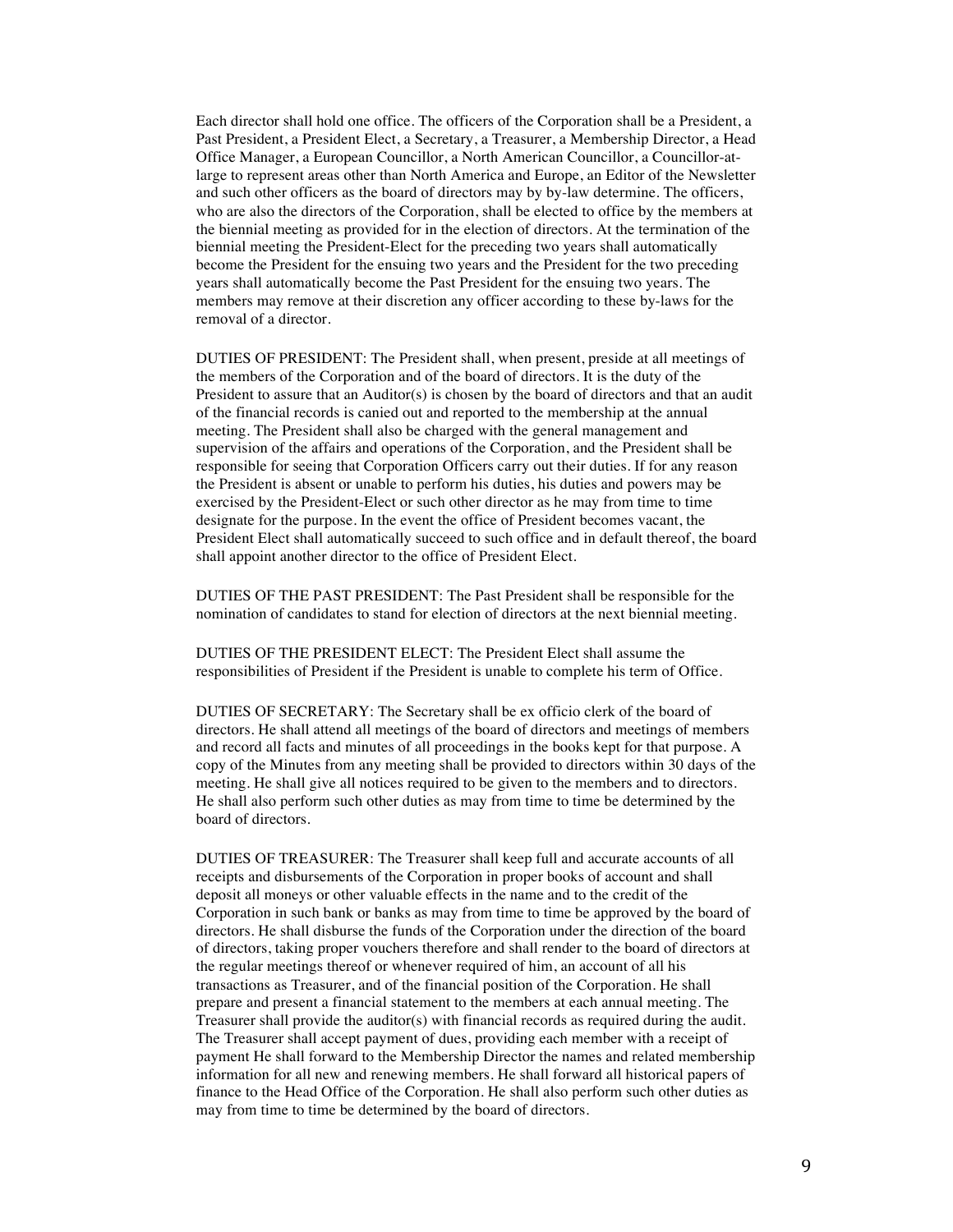DUTIES OF THE MEMBERSHIP DIRECTOR: The Membership Director shall accept or reject membership applications on behalf of the Corporation, maintain a list of active members of the Corporation, shall inform members when membership renewals are due, and shall provide the Secretary, Editor of the Newsletter and other directors of the Corporation with the list of members. The list of active members should include, whenever possible, their postal and electronic mailing addresses as well as their telephone numbers.

DUTIES OF THE EDITOR OF THE NEWSLETTER: The Editor of the Newsletter is responsible for publishing the Corporation Newsletter. Two issues should be published each calendar year. Publication may be printed or electronic as decided by the directors.

DUTIES OF THE COUNCILORS: North American, European, and At-Large Councilors are to attend meetings, providing representation for the members of their respective geographic regions and guidance for the Corporation.

DUTIES OF THE HEAD OFFICE MANAGER: The Head Office Manager must reside in Canada. The Head Office Manager is responsible for maintaining in good order the Corporation Seal, the Articles of Incorporation, the Corporation By-laws, the Minutes of all meetings of the Corporation, the Financial Reports of the Corporation, and other valuable Corporate documents as deemed appropriate by the directors. The Head Office Manager is also the second signatory for the Corporation for all financial matters. The Head Office Manager is not responsible for overseeing or managing the Corporation these tasks are the responsibility of the President and other directors as specified elsewhere in these by-laws.

DELEGATION OF DUTIES: If for any reason at any time an officer is unable or it is inconvenient for him to perform a specific duty, he may delegate those duties to another officer, provided that the designated officer agrees, and the board of directors has no objection.

#### 32. Vacancy in Office

All directors shall hold office for two years. Members who are elected to the office of President Elect shall assume the offices of President and Past President in succeeding terms and shall not be eligible for re-election. A vacancy in the office of President shall be filled in the manner set out in by-law 31. Any vacancies in the offices of other officers may be filled by the directors from among their number until the next election.

The office of director shall be automatically vacated

(a) if a director shall resign his office by delivering a written resignation to the secretary of the corporation,

(b) if he is found by court to be of unsound mind,

(c) if he becomes bankrupt or suspends payment or compounds with his creditors,

(d) on death.

Vacancies on the board of directors however caused, may so long as a quorum of directors remain in office, be filled by the directors from among the qualified members of the Corporation, if they shall see fit to do so, otherwise, vacancies on the board shall be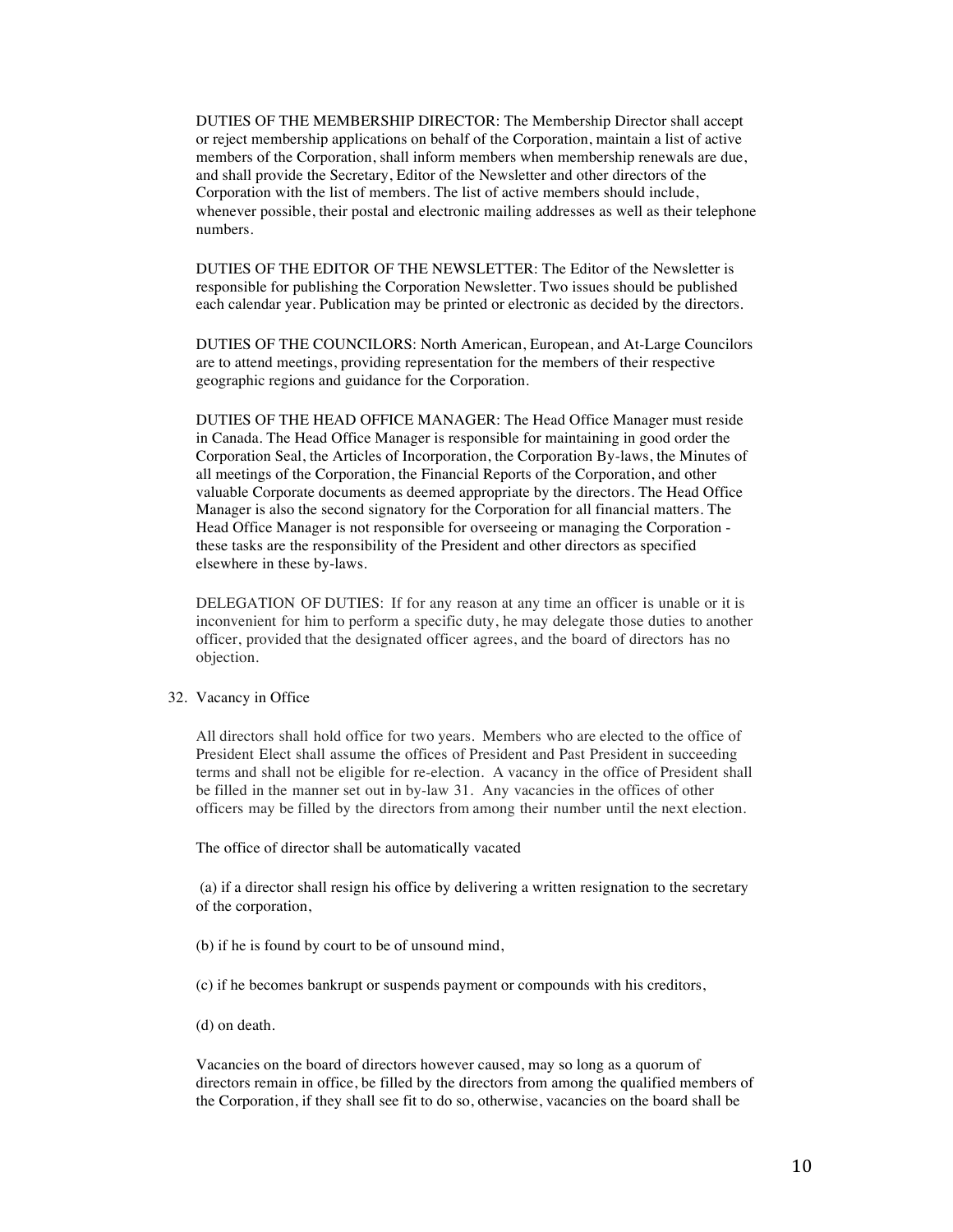filled at the biennial meeting of the members at which the directors for the ensuing two year term are elected, but if there is not a quorum of directors, the remaining directors shall forthwith call a meeting of the members to fill the vacancy on the board. If the number of directors is increased between terms, a vacancy or vacancies, to the number of the authorized increase, shall thereby be deemed to have occurred, which may be filled in the manner above provided.

### 33. Method of giving any notice

Whenever under the provisions of the By-laws of the Corporation notice is required to be given, such notice may be sent by prepaid ordinary post or by electronic means such as email or fax, to a director( $=$  officer) or member at his postal address, e-mail address or fax number as it last appears on the membership roster as maintained by the Membership Director. A notice or other document so sent by post shall be held to be sent at the time when the same was deposited in the post office or public letter-box, while those sent by electronic means shall be held to be sent at the time when the same was transmitted. No error or omission in giving notice of any members' meeting, whether annual or general, of the Corporation shall invalidate such meeting or make void any proceedings taken thereat. Any member may at any time waive notice of any such meeting and may ratify, approve and confirm any or all proceedingstaken or had thereat.

34. By-laws and Effective Date

Subject to the articles, the board of directors may, by resolution, make, amend or repeal any by-laws that regulate the activities or affairs of the Corporation. Any such by-law, amendment or repeal shall be effective from the date of the resolution of directors until the next meeting of members where it may be confirmed, rejected or amended by the members by ordinary resolution. If the by-law, amendment or repeal is confirmed or confirmed as amended by the members it remains effective in the form in which it was confirmed. The by-law, amendment or repeal ceases to have effect if it is not submitted to the members at the next meeting of members or if it is rejected by the members at the meeting.

This section does not apply to a by-law that requires a special resolution of the members according to subsection 197(1) (fundamental change) of the Act because such by-law amendments or repeals are only effective when confirmed by members.

## 35. Rules and regulations

The board of directors may prescribe such rules and regulations not inconsistent with the By-laws relating to the management and operation of the corporation as they deem expedient, provided that such rules and regulations shall have force and effect only until the next annual meeting of the members of the Corporation when they shall be confirmed, and in default of confirmation at such annual meeting of members shall at and from that time cease to have force and effect.

# 36. Books and records

The directors shall ensure that all necessary books and records of the Corporation required by the By-laws of the Corporation or by any applicable statute or law are regularly and properly kept.

#### 37. Renumeration of Directors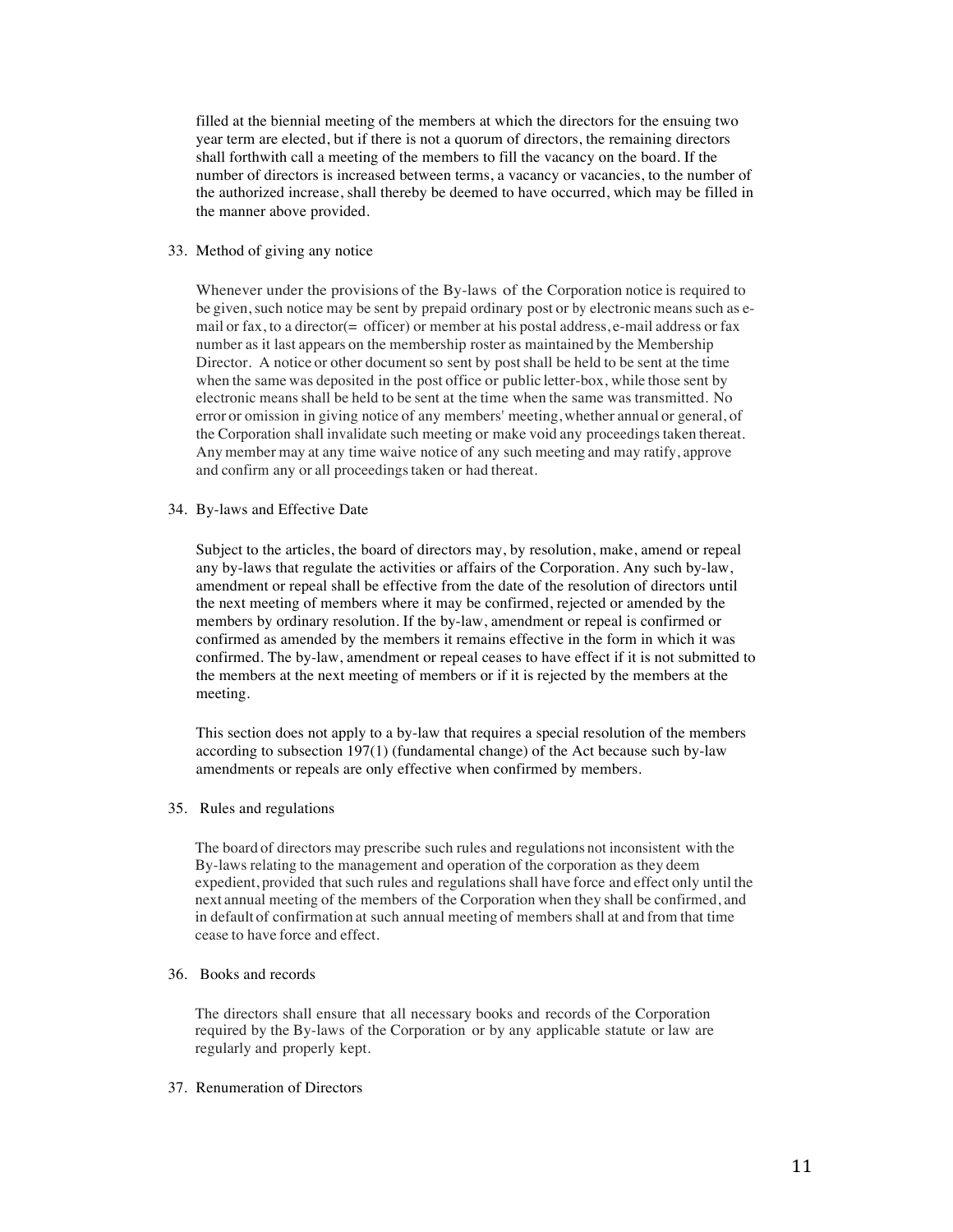Directors shall not be paid any renumeration for their services

38. The biennial meetings

Every biennial meeting shall be organized around a central theme by one or more convenors as designated by the board of directors. The theme shall be determined by the board on the basis of suggestions provided by the convenor or convenors and the members. Every member is eligible to present papers at a biennial meeting. The board of directors(= executive committee= officers) shall be elected at every biennial meeting.

## 39. Committees

a) There are two types of committees, standing and *ad hoc*.

Standing committees may be established by the board of directors (=executive committee), and their expected tenure will exceed two years. *Ad hoc* committees may be established by the President, and their tenure will generally not exceed two years.

The directors shall determine the duties of all standing committees, and these duties shall be duly recorded in the Minutes of the board of directors'meeting (=executive committee meeting) where they will represent *prima facie* proof of the fact without proof of the number or proportion of the votes recorded. The chairman of any such committee, and the number of committee membersforsuch committee,shall be determined by the board of directors; the committee members other than the chairman shall be appointed by thePresident, with advice from the board. The term of a committee chairman and of committee members shall be for two years; the chairman and committee members may be re-appointed. The names of committee members shall be recorded in the Minutes of the board of director's meeting.

The President will appoint the chairman of any *ad hoc* committee, as well as the members of such committee, with advice from the board. The duties of an *ad hoc* committee shall be recorded in the Minutes of the next (or currently in session) board of directors' meeting(= executive committee meeting). The names of the chairman and other committee members shall also be recorded in the same Minutes.

b) The Founders' Endowment Fund Committee Mandate, Duties, Etc.

This Committee was established by the board of directors (=executive committee) on 12 February 1997. The mandate isto provide Travel assistance in the form of Travel Awardsto eligible students(outlined below)for attendance at the biennial ISEP meeting. The board of directors(= executive committee) shall appoint the chair of the committee, and three additional members shall be appointed by the President, with advise from the board of directors. The chair ofthe committee should have experience by previously serving on the committee as a regular member.

Those eligible to apply for a travel awards must be members of the corporation (=Society) at the time of application, and they must be (a) a student registered in a graduate program at the time of the meeting, or  $(b)$  any person having graduated less than 3 months prior to the biennial meeting date. The criteria for determining travel awards are:(a) scientific excellence, innovation and likely impact (equally weighted) of the research, (b) quality (logic and clarity of expression) of a written abstract or description of the research, and (c) in the event of equality based on criteria "a" and "b", the distance traveled and seniority. Applicants